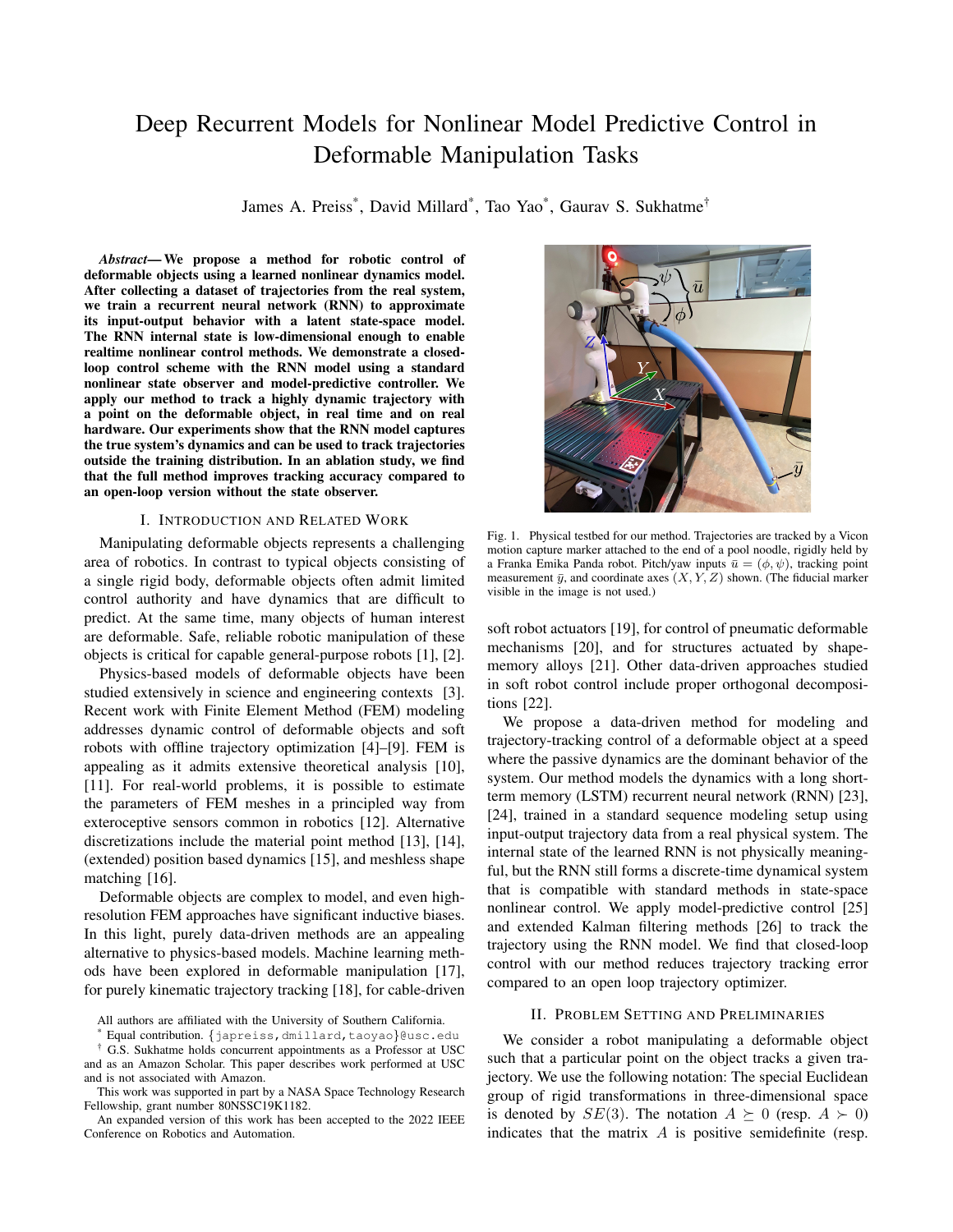

Fig. 2. Diagram of our system. A small dataset of control inputs and tracked marker locations is obtained from the real system. A recurrent neural network (RNN) model is trained to predict input/output behavior with a latent state. The RNN forms the nonlinear dynamics model for an extended Kalman filter (EKF) and model-predictive controller (MPC) to track a dynamic input trajectory with the deformable object.

definite). We assume that the robot has already rigidly grasped the object, that we can accurately measure specific points on the object, and that the robot does not know the specific target trajectory during its data collection stage.

Our control policy interacts with the system in discrete time steps of fixed length  $\Delta_t$ . Our control task is specified by a discrete-time signal of  $K$  goal positions  $z[1], \ldots, z[K] \in \mathbb{R}^3$  for the tracked point and the cost function

$$
J = \sum_{k=1}^{K} ||z[k] - \bar{y}[k]||_{W}^{2},
$$
 (1)

where the weighting matrix  $W \succeq 0$  encodes a (potentially) non-isotropic tracking objective.

## III. METHODS

## *A. Data collection*

We begin by collecting a training dataset  $D$  containing  $N$ input-output trajectories from the real system. We denote by  $\bar{u}[j,k]$  and  $\bar{y}[j,k]$  the input and output from the  $k^{\text{th}}$  time step of the  $j^{\text{th}}$  trajectory in  $D$ . Before starting each trajectory, we apply the identity input and allow the system to settle for several seconds (10 in our experiments) to ensure that the system returns to a state very close to the rest state  $\bar{x}_0$ . We then apply random sinusoidal pitch and yaw inputs. with frequency  $\nu$  sampled log-uniformly between  $1/8$  Hz and 3 Hz. The maximum angular acceleration of a sinusoid is given by  $2\pi A \nu^2$ , where A is a uniformly sampled amplitude.

## *B. RNN dynamics model*

We represent the system state as the hidden state of a learned RNN. The RNN is a generic function approximation scheme parameterized by a real-valued vector  $\theta$ , and consists of a discrete-time dynamics model

$$
x[k+1] = f_{\theta}(x[k], u[k]), \quad y[k] = h_{\theta}(x[k]), \quad (2)
$$

where  $x \in \mathbb{R}^n$  is the internal state, u is the input, y is the output, and  $f_{\theta}$  and  $h_{\theta}$  are the dynamics and measurement functions respectively. Both  $f_\theta$  and  $h_\theta$  are differentiable with respect to their arguments and the parameter  $\theta$ .

The RNN is trained on the dataset  $D$  to minimize a regression loss on the input-output map over complete sequences:

minimize 
$$
\sum_{j=1}^{N} \sum_{k=1}^{K_j} ||\bar{y}[j,k] - h_{\theta}(x[j,k])||_2^2
$$
 (3)

where  $K_j$  is the length of the  $j^{\text{th}}$  trajectory. The fixed initial state of 0 is justified in our setting because each trajectory in D begins at the rest state  $\bar{x}_0$ . The optimization problem (3) is solved with stochastic gradient descent (SGD) using backpropagation.

## *C. Model-predictive control with reduced-order model*

We use the RNN model in a model-predictive control (MPC) framework to optimize the trajectory-tracking objective (1) in an online manner. We solve the short-horizon optimal control problem

minimize  
\n
$$
\sum_{\substack{\bar{u}[k],..., \\ \bar{u}[k+H-1]}}^H \|z[k+i] - h_{\theta^*}(x[k+i])\|_W^2 + R(u)
$$
\nsubject to  
\n
$$
x[k] = \hat{x}[k],
$$
\n(4)  
\n
$$
x[k+i+1] = f_{\theta^*}(x[k+i], \bar{u}[k+i]) \,\forall i
$$

where  $H \ll K$  is the MPC horizon and R is a quadratic regularization function to smooth the control signal and to return to the rest state absent other goals. Solving (4) yields a sequence of inputs  $\bar{u}^*[k], \ldots, \bar{u}^*[k+H-1]$  optimized to track the next  $H$  steps of the full goal trajectory. Following the standard moving horizon architecture, we apply only the first input  $\bar{u}^*[k]$  from the solution to the real system. Then, at time step  $k + 1$ , we solve a new instance of (4). We obtain an approximate solution with a few steps of gradient descent with momentum, reusing the momentum between MPC problems.

#### *D. Estimating the RNN state*

In Section III-C, we assumed the availability of a RNN state  $\hat{x}[k]$  that is consistent with previous inputs and outputs from the real-world system. Because the RNN model is not perfect, the true outputs  $\bar{y}[1], \ldots, \bar{y}[k-1]$  obtained from the real-world system may diverge from the outputs  $h_{\theta^*}(x[1]), \ldots, h_{\theta^*}(x[k-1])$  predicted by applying the RNN model in an open-loop manner.

Instead we observe that, although the RNN state has no direct physical meaning, its hidden state can be estimated from the input-output history using standard techniques from estimation theory. In particular, we apply an extended Kalman filter (EKF) to the RNN model. The EKF maintains a Gaussian-distributed belief over the RNN state with mean  $\mu$ and covariance  $\Sigma$ . We use the mean of the belief distribution as the initial state for the MPC problem (4),  $\hat{x}[k] = \mu[k]$ .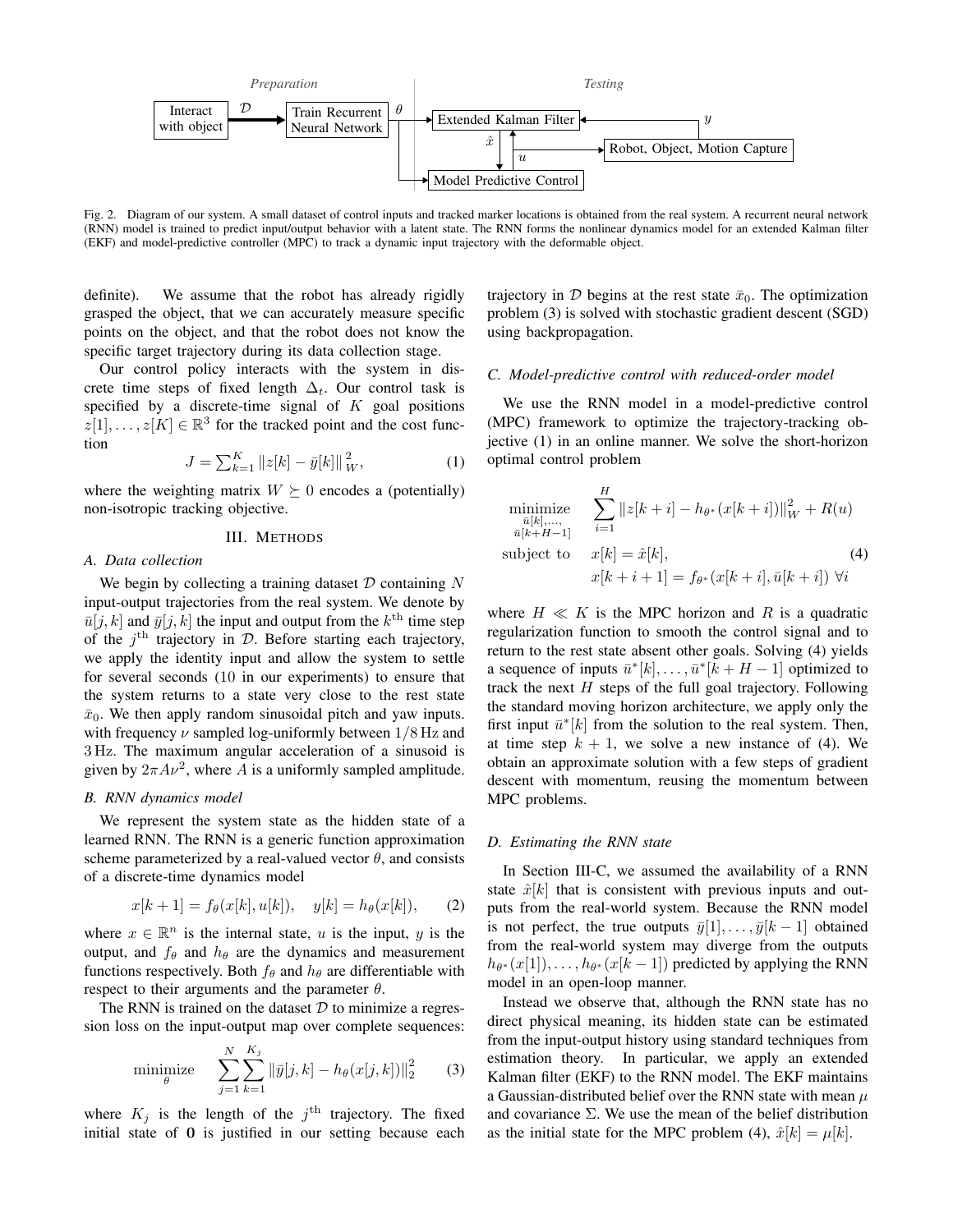TABLE I VALUES OF USER-CHOSEN CONSTANTS IN OUR EXPERIMENTS.

| Q<br>R           | EKF process covariance<br>EKF measurement covariance | $10^{-6}I$<br>$10^{-2}I$ |
|------------------|------------------------------------------------------|--------------------------|
| H                | MPC horizon                                          | 25                       |
| $\alpha$         | MPC smoothness weight                                | 1.0                      |
| β                | MPC homing weight                                    | $1e-1$                   |
|                  | MPC gradient descent rate                            | $4e-1$                   |
|                  | MPC gradient descent steps                           | 5                        |
|                  | <b>LSTM</b> layers                                   |                          |
| $\boldsymbol{n}$ | Reduced state dimension                              | 200                      |
|                  | LSTM SGD steps                                       | 1e4                      |
|                  | LSTM SGD learning rate                               | $1e-3$                   |
|                  | <b>LSTM SGD</b> batch size                           | 10                       |
|                  | # trajs. in dataset                                  |                          |

# *E. Implementation*

For the RNN reduced-order dynamics model  $f_{\theta}$ , we use the long short-term memory (LSTM) architecture [23]. Numerical values of the architectural and training hyperparameters are listed in Table I. We train the RNN in PyTorch [27]. We also solve the model-predictive control problems and implement the EKF in PyTorch. We run the MPC control loop at 40 Hz.

## IV. EXPERIMENTS

In all experiments, our deformable body is a thin cylinder of uniform closed-cell polyethylene foam, commonly known as a pool noodle, with length 1.5 m and diameter 6.5 cm, rigidly attach to a Franka Emika Panda robot end effector. To track the object, we attach a rigid assembly of motion capture markers and track its full pose with a Vicon motion capture system. Our experimental setup is shown in Figure 1.

### *A. MPC tracking*

We apply our method to track several test trajectories which attempt to expose the controller's performance with regard to resonant dynamics. The goal trajectories  $z[1], \ldots, z[K] \in \mathbb{R}^3$  are specified by the user. As described in eq. (1), our tracking cost  $W = diag(0, 1, 1)$  is nonisotropic. to focus only on tracking in the Y- and Z-axes.

We show the results from three trajectories in Figure 3. The first two trajectories are a circle of diameter 0.6 m and a figure-8 Lissajous curve of width 1 m and height 0.4 m. To expose open-loop control deviations, the circle and the vertical axis of the Lissajous curve are set to the system's resonant frequency 0.8 Hz as determined experimentally. The



Fig. 3. Two-dimensional projections of paths traced by pool noodle free end in MPC tracking experiments.

TABLE II MPC TRACKING ERRORS

|           |            | max error (cm) | mean error (cm) |
|-----------|------------|----------------|-----------------|
| shape     | kind       |                |                 |
| circle    | closedloop | 12.59          | 5.59            |
|           | openloop   | 29.15          | 11.61           |
| lissajous | closedloop | 9.19           | 4.43            |
|           | openloop   | 14.85          | 4.77            |
| rectangle | closedloop | 14.60          | 6.34            |
|           | openloop   | 14.62          | 6.01            |

third trajectory is a rectangle with constant linear velocity throughout.

To show that the EKF observer provides meaningful feedback to the controller (the "closed-loop" setup), we compare it to a setup that assumes the predicted feedforward state, i.e. the value yielded by applying the RNN dynamics  $f_{\theta^*}$  to the full sequence of past inputs, is always correct (the "openloop" setup). The results of this comparison are visualized in Figure 3, and the tracking errors are compared numerically in Table II.

For the circle trajectory, we observe significantly improved performance in both mean and maximum error from the closed-loop setup. Over time, the open-loop solution drifts towards stronger resonance in the vertical axis and weaker resonance in the horizontal axis. In contrast, the error of the closed-loop solution does not grow over time, indicating that our EKF setup is able to compensate for model error. For the Lissajous trajectory, the closed-loop setup yields a minor improvement in mean tracking error but a significant improvement in maximum error. The rectangle trajectory shows little difference between the open- and closed-loop approaches, but it is noteworthy that both approaches track the rectangle reasonably, even though it is physically infeasible and not similar to the training data. This result suggests that the LSTM model behaves reasonably for sequence inputs that are dissimilar to those in the training data.

# V. CONCLUSION

We have described and demonstrated a system to manipulate a deformable object such that a particular point on the object tracks a fast trajectory. Our approach is completely data-driven, and requires a fixed initial data-collection phase, without further exploratory actions. We model our dynamical system as an LSTM recurrent neural network and design a closed-loop nonlinear MPC controller, with an EKF state observer. We validate our model on a real hardware setup with a robot manipulator holding a foam pool noodle, measured by a motion capture system. Our experiments show that closing the loop with the EKF observer improves tracking performance compared to an open loop control scheme for several of the test trajectories.

In future work, we aim to improve tracking accuracy by investigating other nonlinear state estimation methods and MPC implementations.